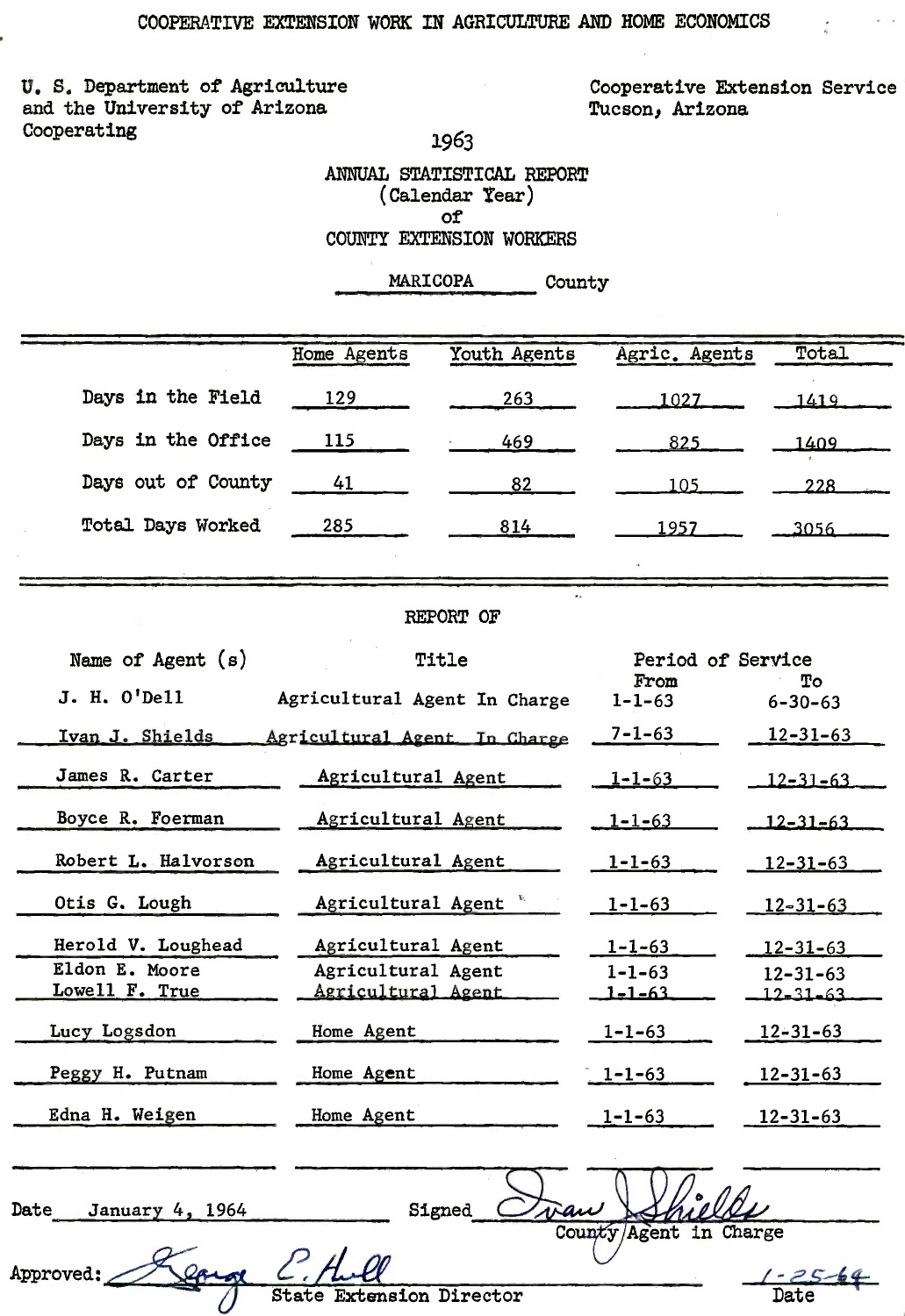SUMMARY OF EXTENSION TEACHING METHODS AND OTHER ACTIVITIES 100100 and activities carried on this year that are related to extension work

| County<br>6170<br>1320<br>3520<br>∞∣<br>47569<br>160<br>2661<br>377<br>26<br>343<br>56<br>1212<br>Total<br>272<br>7015<br>4626<br>170<br>2626<br>$\frac{1}{11}$<br>641<br>30396<br>7867<br>$\triangleright$<br>Agents<br>$\frac{3y}{\text{Agr1}\text{cm1}}$ .<br>2105<br>2902<br>1838<br>1306<br>32848<br>55<br>m<br>331<br>45<br>N<br>24<br>20<br>5408<br>$\overline{\mathbf{u}}$<br>507<br>93<br>171<br>13489<br>Ó<br>tural<br>Youth Agents<br>459<br>488<br>14<br>8060<br>85<br>37<br>$\mathbf{p}$<br>3437<br>51<br>끿<br>1188<br>207<br>겈<br>456<br>4119<br>$\overline{5}$<br>15<br>237<br>641<br>7867<br>15751<br>Home Agents<br>159<br>68<br>895<br>σ<br>20<br>$\overline{17}$<br>223<br>6661<br>1420<br>145<br>ದ<br>2296<br>1156<br>ò                                                                                                                                                                                                                                                                                                                                                                                                                                                                                                                                                                              |  |
|--------------------------------------------------------------------------------------------------------------------------------------------------------------------------------------------------------------------------------------------------------------------------------------------------------------------------------------------------------------------------------------------------------------------------------------------------------------------------------------------------------------------------------------------------------------------------------------------------------------------------------------------------------------------------------------------------------------------------------------------------------------------------------------------------------------------------------------------------------------------------------------------------------------------------------------------------------------------------------------------------------------------------------------------------------------------------------------------------------------------------------------------------------------------------------------------------------------------------------------------------------------------------------------------------------------------------|--|
| Work Done By                                                                                                                                                                                                                                                                                                                                                                                                                                                                                                                                                                                                                                                                                                                                                                                                                                                                                                                                                                                                                                                                                                                                                                                                                                                                                                             |  |
|                                                                                                                                                                                                                                                                                                                                                                                                                                                                                                                                                                                                                                                                                                                                                                                                                                                                                                                                                                                                                                                                                                                                                                                                                                                                                                                          |  |
|                                                                                                                                                                                                                                                                                                                                                                                                                                                                                                                                                                                                                                                                                                                                                                                                                                                                                                                                                                                                                                                                                                                                                                                                                                                                                                                          |  |
|                                                                                                                                                                                                                                                                                                                                                                                                                                                                                                                                                                                                                                                                                                                                                                                                                                                                                                                                                                                                                                                                                                                                                                                                                                                                                                                          |  |
| repared by State office and released through<br>county extension offices<br>Publications distributed directly to the public<br>Prepared and released directly to newspapers<br><br>visits.<br>commodity<br>,,,,,,,<br>Other meetings at which agents or specialists<br><br><br>Training meetings held for local leaders:<br>firm and other out-of-office<br>Attendance<br>Number<br>Attendance<br>Circular or commodity letters written<br>Radio<br>Trom monthly report)<br>Number<br>Number of copies mailed -- Circular &<br>Attendance<br>Number<br>Number,<br>Attendance<br>presented educational information:<br>Teaching Method or Activity<br>Attendance<br>Number<br>Individual letters written<br>Number<br>Attendance.<br>Meetings held by local leaders:<br>Newspaper articles or stories:<br>$\begin{bmatrix} 1 \end{bmatrix}$<br>$\widetilde{E}$<br><u>යින</u><br>ତ୍ର<br>$\widehat{\Omega}$<br>$\widehat{\mathbf{c}}$<br>$\Xi$<br>Ξ<br>$\alpha$<br>$\mathbf{H}$<br>Extra Information:<br>Broadcasts made:<br>a. Adult work<br>a. Adult work<br>Adult work<br>b. Youth work<br>b. Youth work<br>Youth work<br>Farm, home,<br>a.<br>d.<br>$\mathbf{a}$<br>.<br>`م<br>$\mathbf{a}$<br>a.<br>$\mathfrak{a}^{\bullet}$<br>$\vec{m}_{\perp}$<br>$\dot{\circ} \dot{\sim} \dot{\circ}$<br>$\overline{C}$<br>╠<br>નં |  |

 $\mathbf{r}$ 

 $-2-$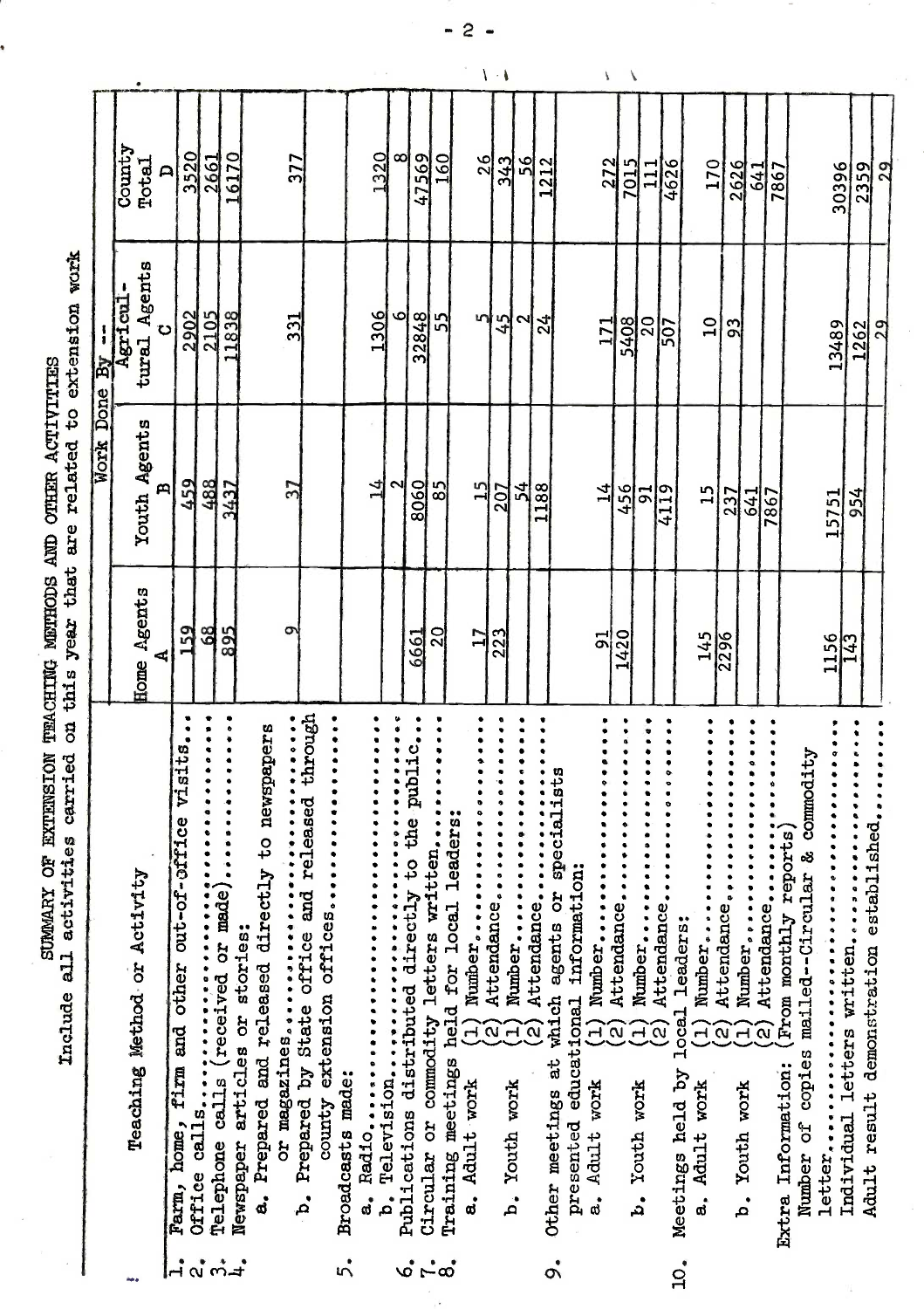PROGRAM EMPHASIS

|                                                                         | Days devoted by   |
|-------------------------------------------------------------------------|-------------------|
|                                                                         | County            |
| <b>Item</b>                                                             | Staff             |
|                                                                         |                   |
|                                                                         |                   |
| 11. Planning and management of the farm business $\dots$ ,              | 44                |
| 12. Field crops, pasture, range (production and onfarm                  |                   |
|                                                                         | 309               |
|                                                                         | $\overline{12}$   |
| $14.$ Horticulture (production and onfarm marketing)                    | 289               |
| 15. Forestry (production and onfarm marketing)                          |                   |
| 16. Soil and water conservation, wildlife                               | 27                |
|                                                                         | 124               |
| 18. Entomology                                                          | 96                |
| 19. Agricultural chemicals (pesticides, additives, etc.)                | 39                |
| 20. Dairy (production and onfarm marketing).                            | 101               |
| 21. Poultry (production and onfarm marketing).                          | 36                |
| 22. Livestock (production and onfarm marketing).                        | 178               |
| 23. Animal and poultry health.                                          | $\overline{37}$   |
| $24.$ Marketing and utilization.                                        | 15                |
| 25. Consumer education in use of agricultural products                  | 9                 |
| $26.$ Agricultural engineering                                          | 34                |
| 27. Dwellings and equipment.                                            | $\overline{2}$    |
| 28. Home ground improvement.                                            | 412               |
| 29. Planning and management in the home.                                | 33                |
| $30.$ Family economics                                                  |                   |
| 31. Home furnishings                                                    | 43                |
| $32.$ Clothing selection and care.                                      | 53                |
| 33. Clothing construction.                                              | 112               |
| $34.$ Food preparation and selection<br>$35.$ Food preservation.        | 106               |
|                                                                         | 30                |
| $37.$ Human relations, child development                                | 53<br>18          |
|                                                                         |                   |
| 39. Safety                                                              |                   |
| 40. Recreation                                                          | 26                |
|                                                                         |                   |
| 42. Community development and resource adjustment.                      |                   |
| 43. Manpower development, employment information                        | $\overline{2}$    |
| $44.$ Public affairs                                                    | 28                |
| 45. Rural defense.                                                      | 13                |
| 46. Leadership development                                              | 99                |
| 47. Extension administration, organization                              | 258               |
| $\bullet$                                                               | 160               |
| 49. Supervision of extension personnel<br>$\bullet$ $\bullet$ $\bullet$ | XXXXXXXXXXXXXXXXX |
| 50. Inservice training received.                                        | 129               |
| 51. Miscellaneous (cannot be charged to above items)                    | 129               |
| 52. Total days worked (items 11-51).                                    | 3056              |
|                                                                         |                   |
| Of total days reported in item 52 how many were devoted                 |                   |
| $to --$                                                                 |                   |
| 53. a. Adult work                                                       | 2188              |
| $b.$ Young adult work                                                   |                   |
| c. $4-H$ Club work<br>$\bullet$ $\bullet$                               | 860               |
| Work with other youth (of 4-H age) and youth serving<br>d.              |                   |
|                                                                         |                   |
|                                                                         |                   |

 $\ddot{\phantom{1}}$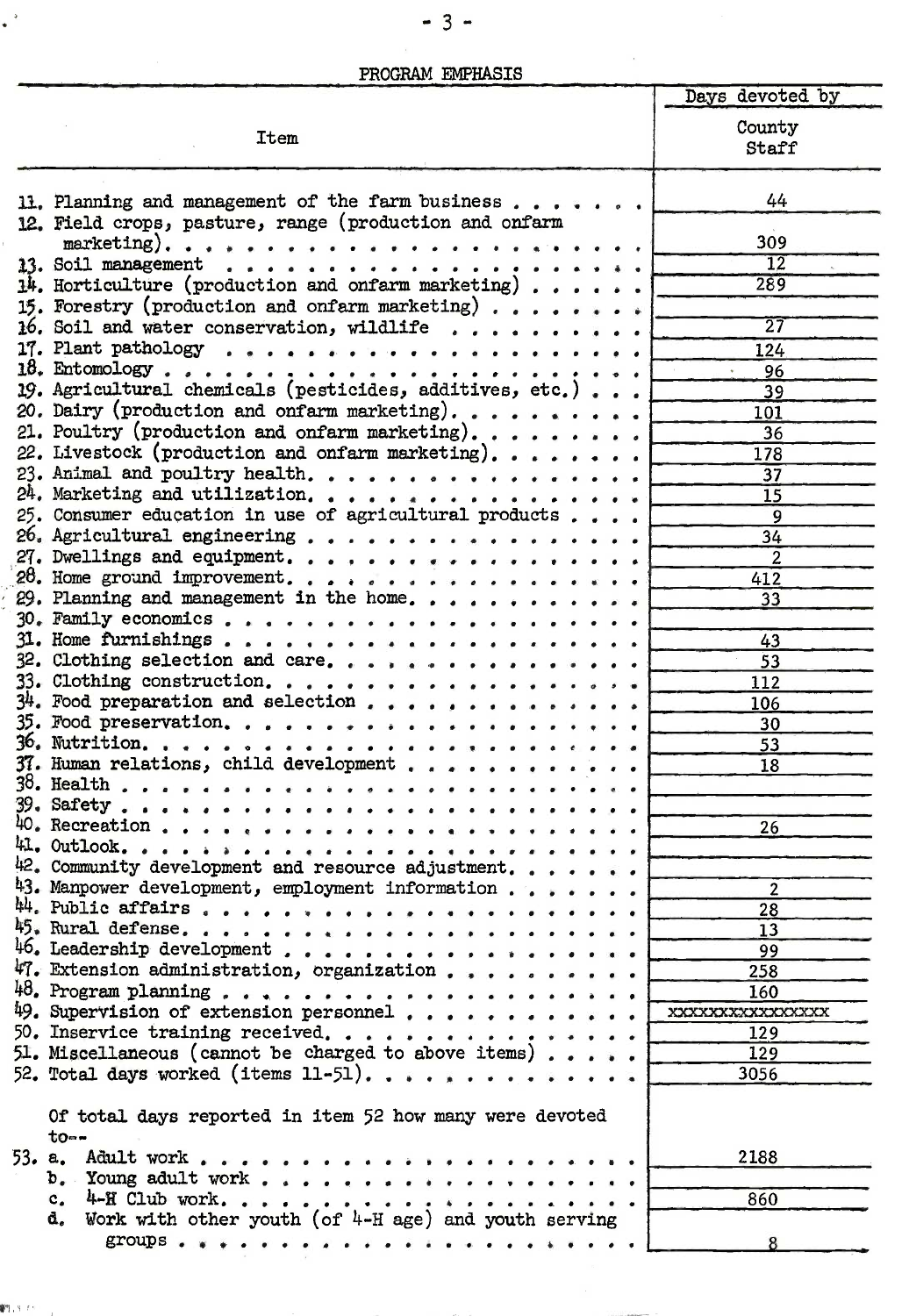54. Adult voluntary local leaders assisting in the conduct of county extension work.

| Please read interpretations                                                                                                                                                                                                  | Men<br>A | Women<br>B                  |
|------------------------------------------------------------------------------------------------------------------------------------------------------------------------------------------------------------------------------|----------|-----------------------------|
| a. In overall county-wide extension councils or committees,<br>community improvement work and other work not covered                                                                                                         |          |                             |
| below.<br>.<br>b. In adult agricultural and related fields<br>c. In adult home economics and related fields<br>d. In work with young adults.                                                                                 |          | 170                         |
| e. In $4-H$ Club work:<br>(1) Organizational leaders<br>(2) Project or subject-matter leaders.<br>(3) Other adult leaders.                                                                                                   | 12<br>39 | 30<br>101                   |
| f. Total DIFFERENT adult leaders, , , , , , , .                                                                                                                                                                              | 51       | 301                         |
| HOME ECONOMICS EXTENSION WORK                                                                                                                                                                                                |          |                             |
| Organized clubs or other groups continously carrying on adult<br>home economics extension work:                                                                                                                              |          |                             |
| a. Number of groups                                                                                                                                                                                                          |          | 19                          |
| b. Number of members                                                                                                                                                                                                         |          | 358                         |
| Special audience and specific interest groups:                                                                                                                                                                               |          |                             |
| a. Organized by Extension and worked with in home economics<br>extension work:                                                                                                                                               |          |                             |
| (1) Number of such groups worked with<br>(2) Attendance at meetings held with these groups.                                                                                                                                  |          | 15<br>1007                  |
| b. Not organized by Extension:                                                                                                                                                                                               |          |                             |
| (1) Number of such groups worked with. $\blacksquare$<br>2) Attendance at meetings held with these groups. $\blacksquare$<br>(3) Number of leaders in non-Extension organized groups<br>trained by Extension during the year |          | 8<br>693<br>45              |
| WORK WITH YOUNG ADULTS                                                                                                                                                                                                       |          |                             |
| Work designed to meet the continuing education needs of men and women, primarily<br>out of school, unmarried, and in the age range of 18-25.<br>Extension sponsored groups of young adults:                                  |          |                             |
| Number of groups worked with<br>a.                                                                                                                                                                                           |          |                             |
| b. Number in such groups<br>Women<br><b>.</b> Men                                                                                                                                                                            |          | <b><i>Communication</i></b> |
| Number worked with through young adult programs (jointly sponsored groups,<br>non-Extension groups, and individuals not in groups):                                                                                          |          |                             |
| Men<br>Women                                                                                                                                                                                                                 |          |                             |

 $\ddot{\phantom{a}}$ 

 $- 4 -$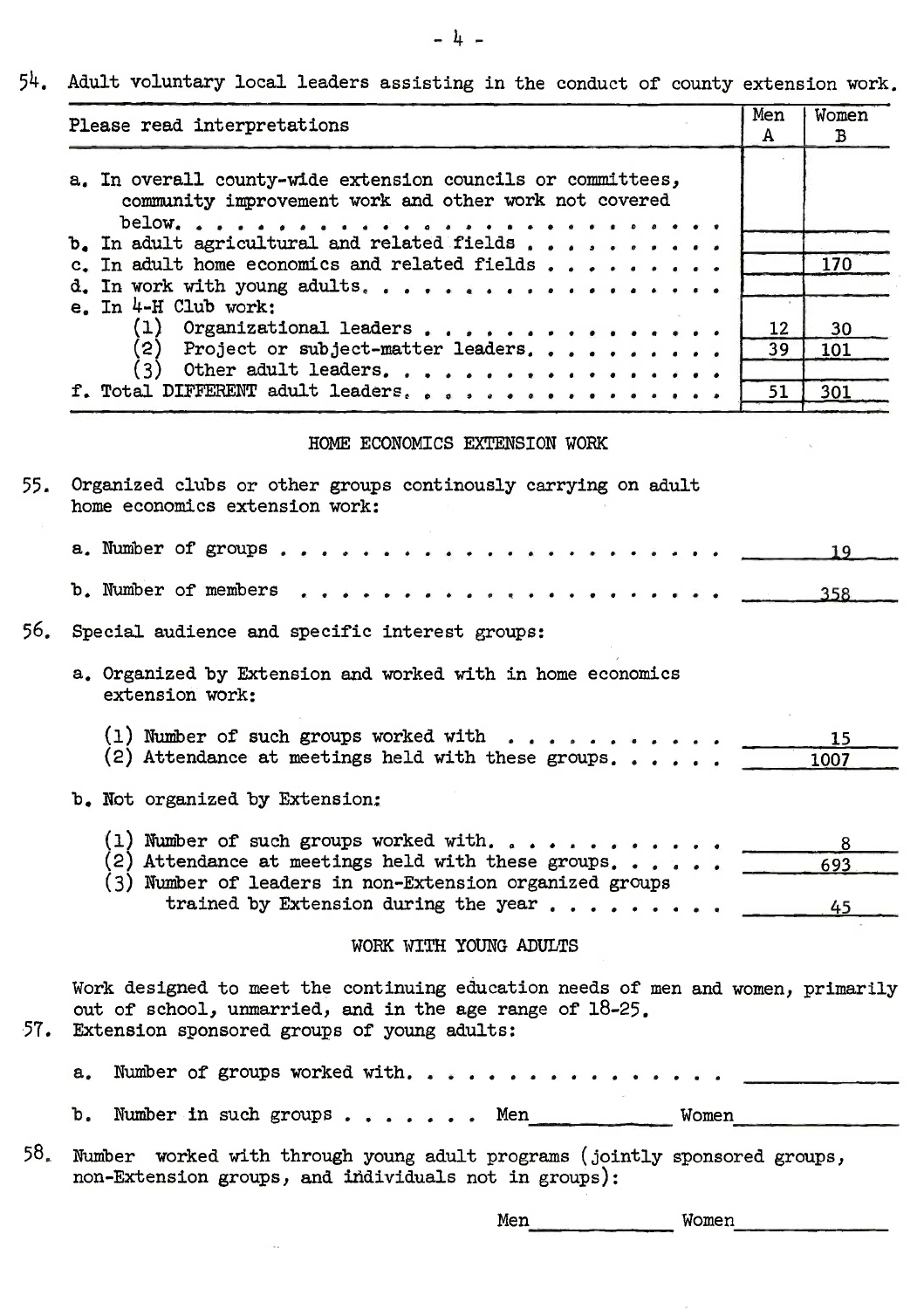## WORK WITH OTHER YOUTH

|  |  | 59. Number of youth (of 4-H Club age) worked with in addition to 4-H |  |  |
|--|--|----------------------------------------------------------------------|--|--|
|  |  |                                                                      |  |  |

4-H CLUB WORK

|     | 60. Number of 4-H Clubs. $37$                                                              | 63. | 4-H Club members by years<br>in clubwork:                                                                                          |
|-----|--------------------------------------------------------------------------------------------|-----|------------------------------------------------------------------------------------------------------------------------------------|
| 61. | Different 44H Club members<br>enrolled:                                                    |     | 519<br>a. 1st year<br><b>b.</b> 2nd year $\cdot \cdot \cdot = 209$                                                                 |
|     | $a. Boys \rightarrow \cdots$<br>- 393<br>b. Girls. 623                                     |     | c. 3rd year $119$<br>d. $4th$ year<br>-69                                                                                          |
| 62. | 4-H Club members enrolled                                                                  |     | e. 5th year $\ldots$ .<br>f. 6th year and over. 63                                                                                 |
|     | by place of residence:<br>a. Farm<br>310<br>$b$ . Rural nonfarm<br>260<br>c. Urban.<br>446 | 64. | 4-H Club members by age groups:<br>$a_*$ 12 years and under 600<br>b. 13-15 years inclusive 320<br>c. $16-20$ years inclusive $96$ |

 $65.$  4-H enrollment in projects and activities

(A member may be enrolled in more than one project or activity under each of the following groupings and should be counted each time.)

|     | $a_{\bullet}$         | $\overline{2}$                                                      |
|-----|-----------------------|---------------------------------------------------------------------|
|     | ъ.                    | Horticulture (fruits, vegetables, landscaping)<br>95                |
|     | $\mathbf{c}$ .        | Entomology and plant pathology<br>32                                |
|     | d.                    | Conservation (soil, water, forest, wildlife)<br>56                  |
|     | e.                    | 42                                                                  |
|     | f.                    | 81                                                                  |
|     | $g_{\bullet}$         | 143                                                                 |
|     | h.                    | Swine<br>23                                                         |
|     | 1.                    | 257                                                                 |
|     | j.                    | Engineering (include electricity, tractor, automotive) 66           |
|     | k.                    |                                                                     |
|     | ı.                    |                                                                     |
|     | m <sub>a</sub>        |                                                                     |
|     | n <sub>1</sub>        | 316                                                                 |
|     | $\mathbf{O}_{\alpha}$ | 438                                                                 |
|     | $p_{\bullet}$         | Home improvement and furnishings<br>27                              |
|     | $q_{\bullet}$         |                                                                     |
|     | r.                    | Personal development (public speaking, grooming)<br>10 <sup>1</sup> |
|     | $s_{\star}$           | 89                                                                  |
|     | t.                    | 122                                                                 |
|     | u.                    | Recreation (include crafts).<br>147                                 |
|     | $V_{\bullet}$         | 508                                                                 |
|     | $W_{a}$               | Career exploration                                                  |
|     | x.                    | Total enrollment in projects and activities.<br>2454                |
| 66. |                       | Junior 4-H Club leaders:                                            |
|     | $a_{-}$               | 24                                                                  |
|     | b.                    | Older club girls<br>40                                              |

 $\epsilon$